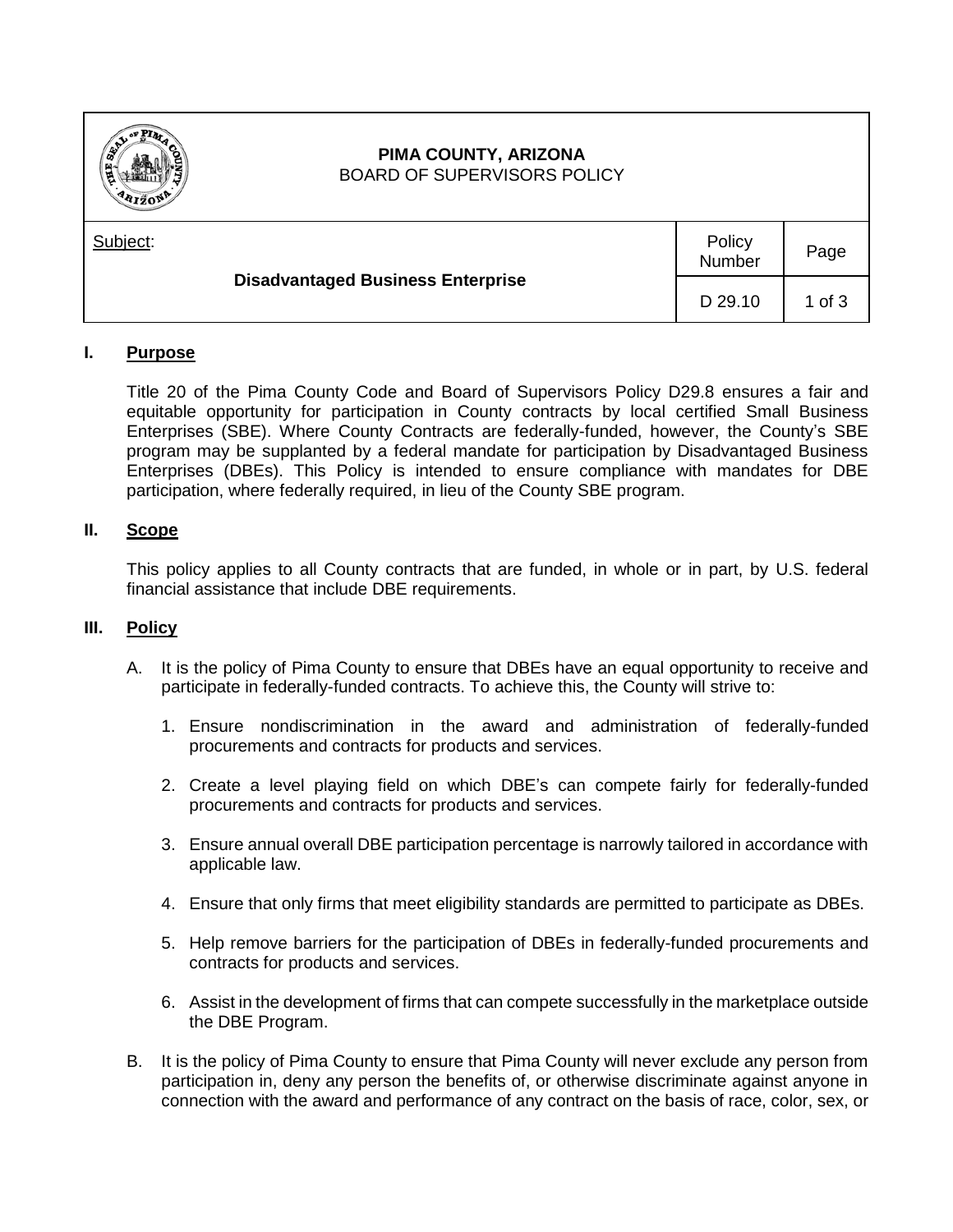| Subject: | <b>Disadvantaged Business Enterprise</b> | <b>Policy Number</b> | Page |
|----------|------------------------------------------|----------------------|------|
|          | D 29.10                                  | 2 of 3               |      |

national origin. In administering the Pima County components of the DBE Program Plan, Pima County will not, directly, or through contractual or other arrangements, use criteria or methods of administration that have the effect of defeating or substantially impairing accomplishment of the objectives of the DBE Program Plan with respect to an individual of a particular race, color, sex or national origin.

- C. It is the policy of Pima County to comply with agency-specific DBE requirements applicable to federally-supported projects.
	- 1. To receive federal financial assistance from the Federal Transit Authority (FTA), the Federal Highway Authority (FHWA), and other agencies of the U.S. Department of Transportation (DOT), Pima County complies by adopting the Arizona Department of Transportation DBE Program Plans and Policies for FTA and FHWA-funded projects.
	- 2. The Procurement Department, on its own initiative or at the request of other Departments will comply with the DBE program requirements of other federal agencies.

### **IV. Responsibility**

A. DBE Liaison Officer

 The DBE Liaison Officer is responsible for implementing all aspects of the DBE Program. Implementation will include setting overall annual goals and gathering and reporting statistical data for County federally-funded contracts with DBE requirements. Duties and responsibilities include the following:

- 1. Gather and report**s** statistical data and other information as required.
- 2. Review third-party contracts and purchase requisitions for compliance with this program.
- 3. Work with all departments to determine projected annual anticipated DBE participation level.
- 4. Ensure that bid notices and requests for proposals are made available to DBEs in a timely manner.
- 5. Analyze DBE participation and identify ways to encourage participation.
- 6. Participate in pre-bid meetings.
- 7. Advise the granting agency on DBE matters.
- 8. Provide DBEs with information and recommend sources to assist in preparing bids and obtaining bonding and insurance.